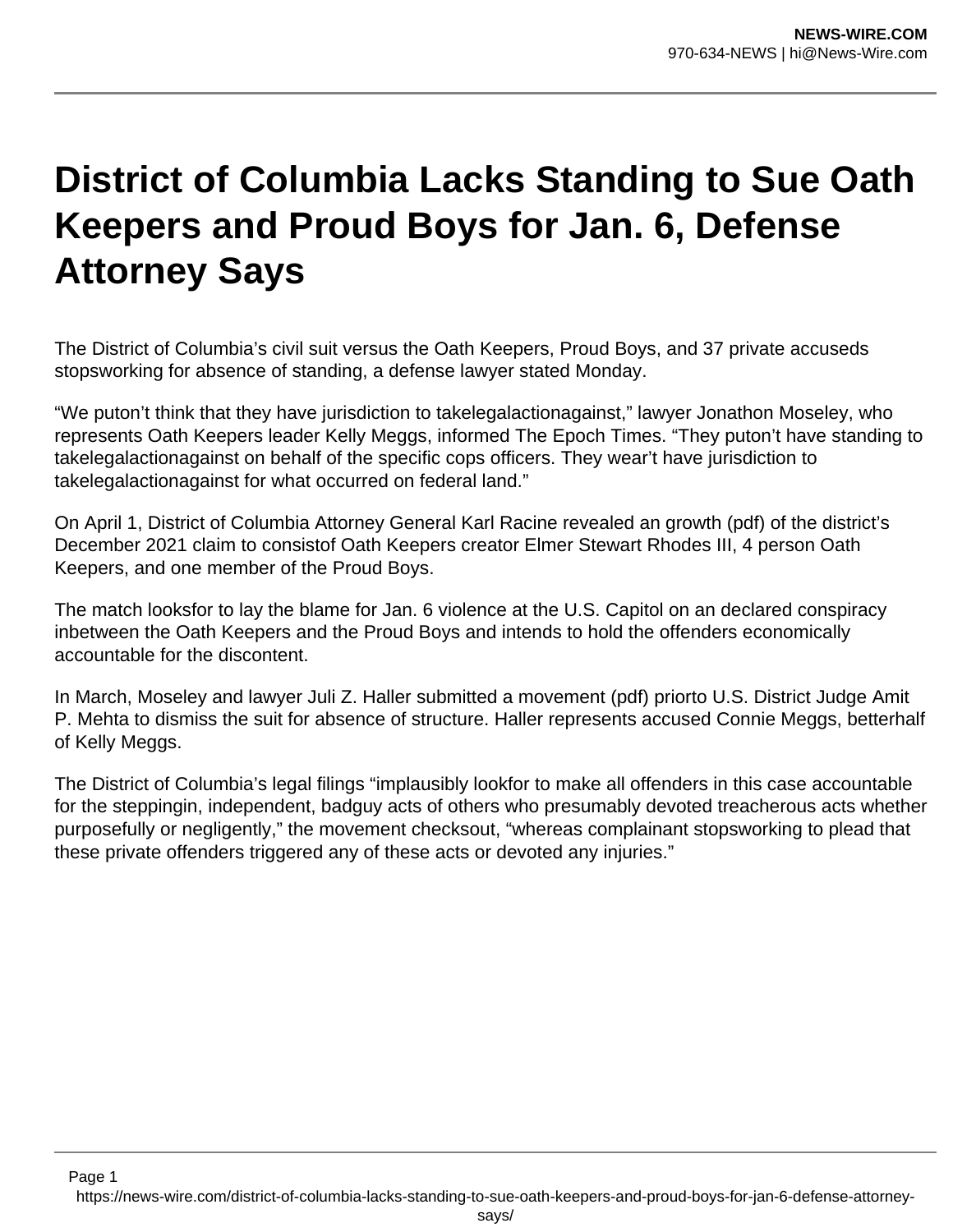Members of the Oath Keepers are seen throughout a demonstration versus the accreditation of the 2020 U.S. governmental election results by the U.S. Congress, at the U.S. Capitol in Washington on Jan. 6,2021 (Jim Bourg/Reuters)

The 119-page modified match obtains greatly from lots of criminal problems submitted in U.S. District Court versus members of the Oath Keepers and Proud Boys.

"We submitted this claim to hold groups and people that conspired to attack the Capitol, attack our law enforcement officers, and intimidate our neighborhood responsible for their ruthless and hazardous actions on January 6," Racine stated in a declaration.

"Over the last coupleof months, we have foundout more about the scaries of January 6—including more about how the leaders of the 2 groups behind the attack prompted members to usage violence to reverse the result of a legal governmental election," Racine stated. "We are lookingfor justice for the District, our democracy, and the brave law enforcement officers who rantheriskof their lives that day."

Page 2 https://news-wire.com/district-of-columbia-lacks-standing-to-sue-oath-keepers-and-proud-boys-for-jan-6-defense-attorney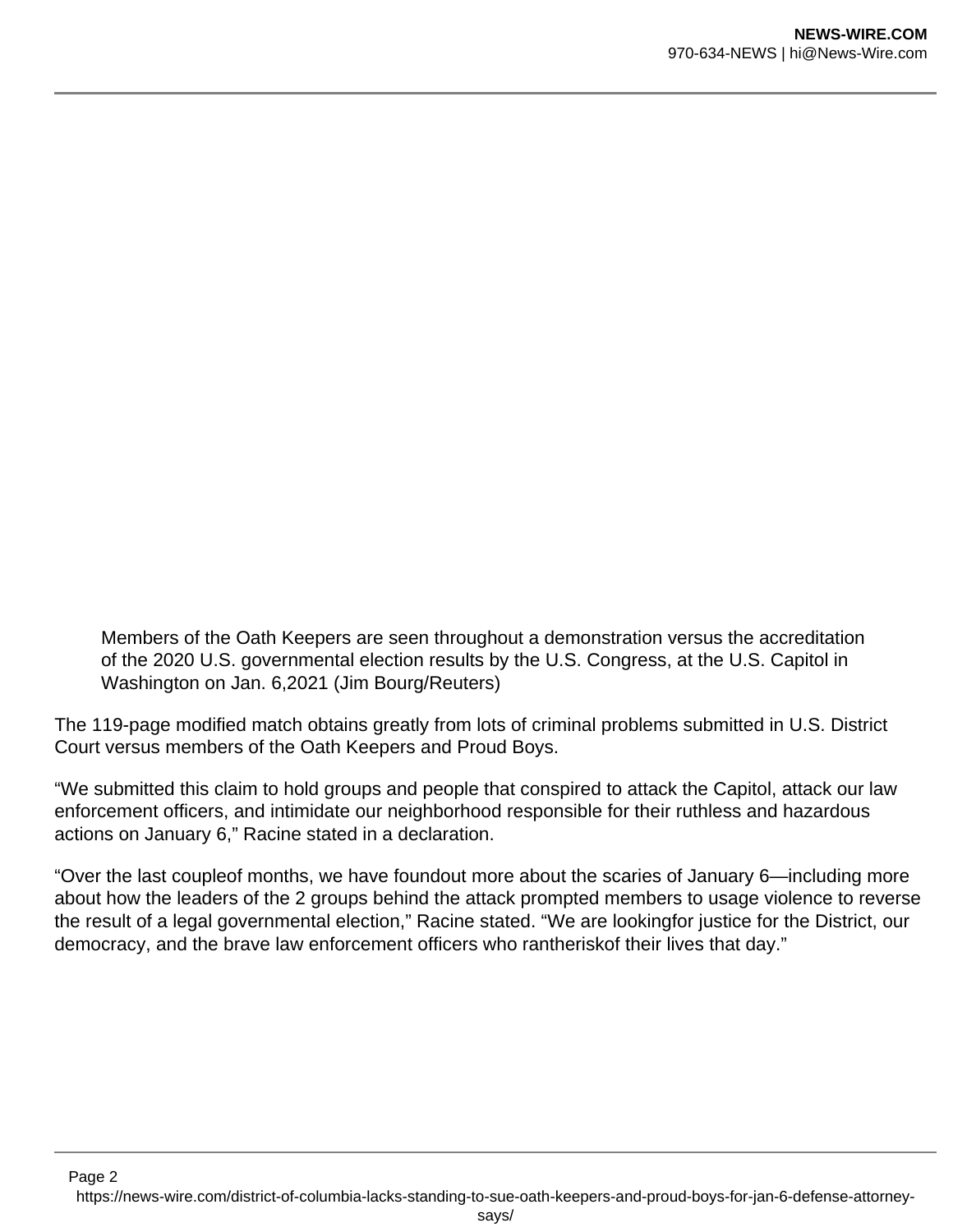Some 2 lots members of the Oath Keepers—an association of existing and previous military, law enforcement, and veryfirst responders—have been criminally charged for an declared plot to attack the Capitol. Oath Keepers creator Rhodes was arraigned in January on charges of seditious conspiracy and many other counts.

## **'Coordinated Attack of Domestic Terrorism'**

The DC suit explains the Oath Keepers as "a militia motion group unified by unwarranted conspiracy theories developing from the concept that the federal federalgovernment hasactually been co-opted by a dubious group that is attempting to strip United States people of their rights."

The fit's other target is the Proud Boys, a group previously headed by Enrique Tarrio of Miami, who is likewise under federal indictment.

Based in part on a series of encrypted online talks and other interactions that were gathered by the FBI, the suit declares the Proud Boys and Oath Keepers worked together to strategy "a collaborated attack of domestic terrorism."

"Defendants and others rioted, broke through cops barriers, and physically required their method into the Capitol," the match checksout.

"In doing so, they threatened, attacked, and hurt those who attempted to stop them, consistingof officers of the District's Metropolitan Police Department ('MPD'), and prompted horror amongst those inside and around the developing, consistingof members of Congress who were discharging the authorities tasks of their workplaces."

In addition to conspiracy, the suit declares the offenders are guilty of attack, battery, and deliberate infliction of psychological distress.

Moseley stated a significant concern with the claim is that the Jan. 6 occasions and discontent happened on federal land, not on District of Columbia home.

The federal federalgovernment owns and runs the Capitol, the National Mall, and the Ellipse where then-President Donald J. Trump spoke on Jan. 6, 2021.

"I wear't understand what they're talking about. I imply, they might state on federal home, perhaps," Moseley stated. "There wasn't anything like that on the residentialorcommercialproperty of the District of Columbia. I imply, where was there anything on District of Columbia residentialorcommercialproperty?"

Claims of attack made in the suit absence particular proof and effort to appoint regret to an whole group based on association, according to the movement to dismiss the case.

"The problem does not come close to appropriately declaring that Connie, much less Kelly Meggs,

Page 3

https://news-wire.com/district-of-columbia-lacks-standing-to-sue-oath-keepers-and-proud-boys-for-jan-6-defense-attorney-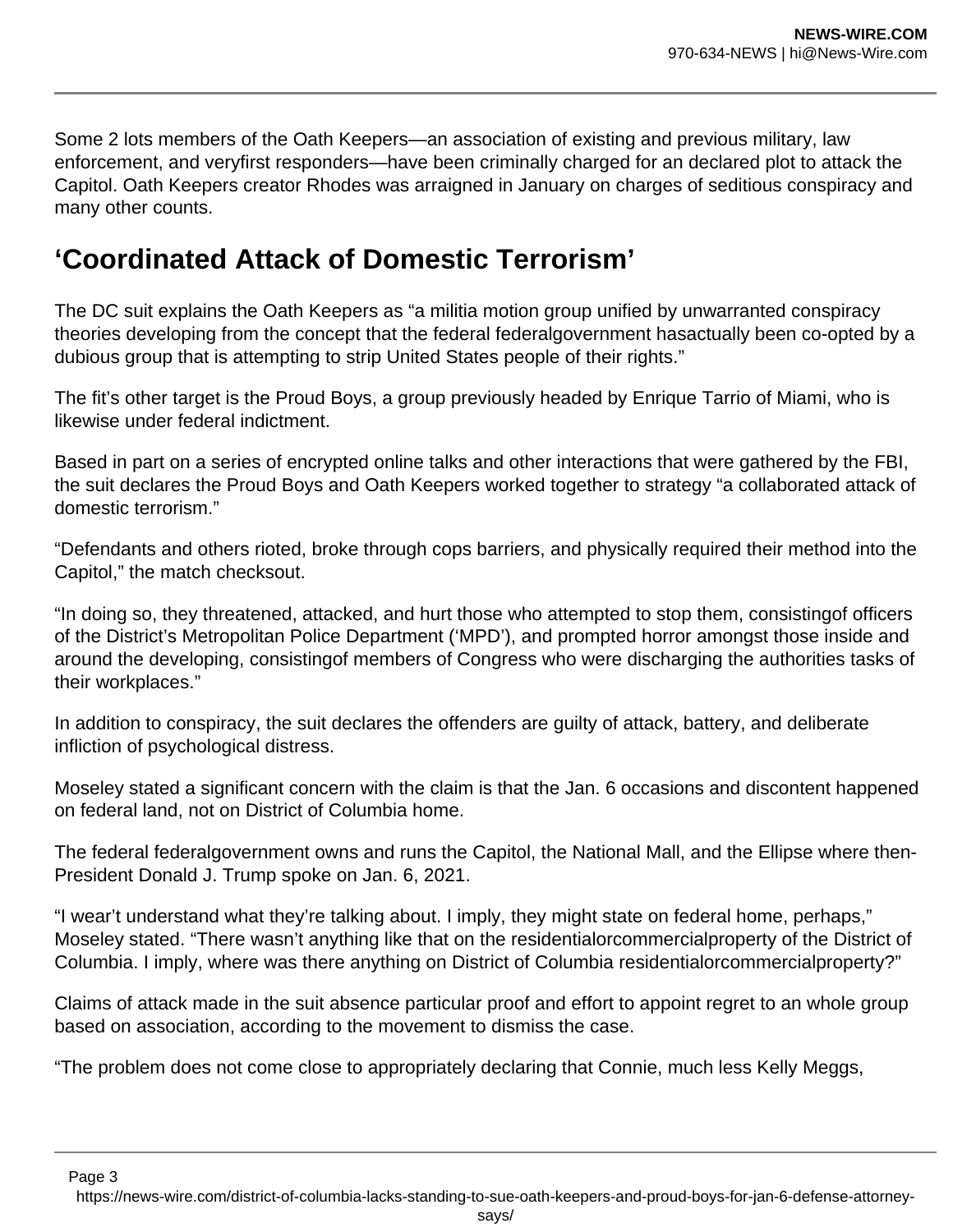deliberately assisted and abetted attack and battery on the MPD's staffmembers. It does not even declare who hurt them, much less any 'affirmative act' the Meggs supposedly took 'in furtherance' of the attack or battery," the movement stated.

One of the other "broad legal concerns" with the match, Moseley stated, is it disputes with the continuous criminal cases, and possibly includes calling witnesses who threat incriminating themselves in civil court.

"I think it would be a quite strong argument to state these claims have to be put on hold while the criminal cases go forward," Moseley stated.

The DC Office of Attorney General is getting pro-bono legal aid from the States United Democracy Center; the Anti-Defamation League; Paul, Weiss, Rifkind, Wharton & Garrison LLP; and Dechert LLP, according to a declaration from Racine.